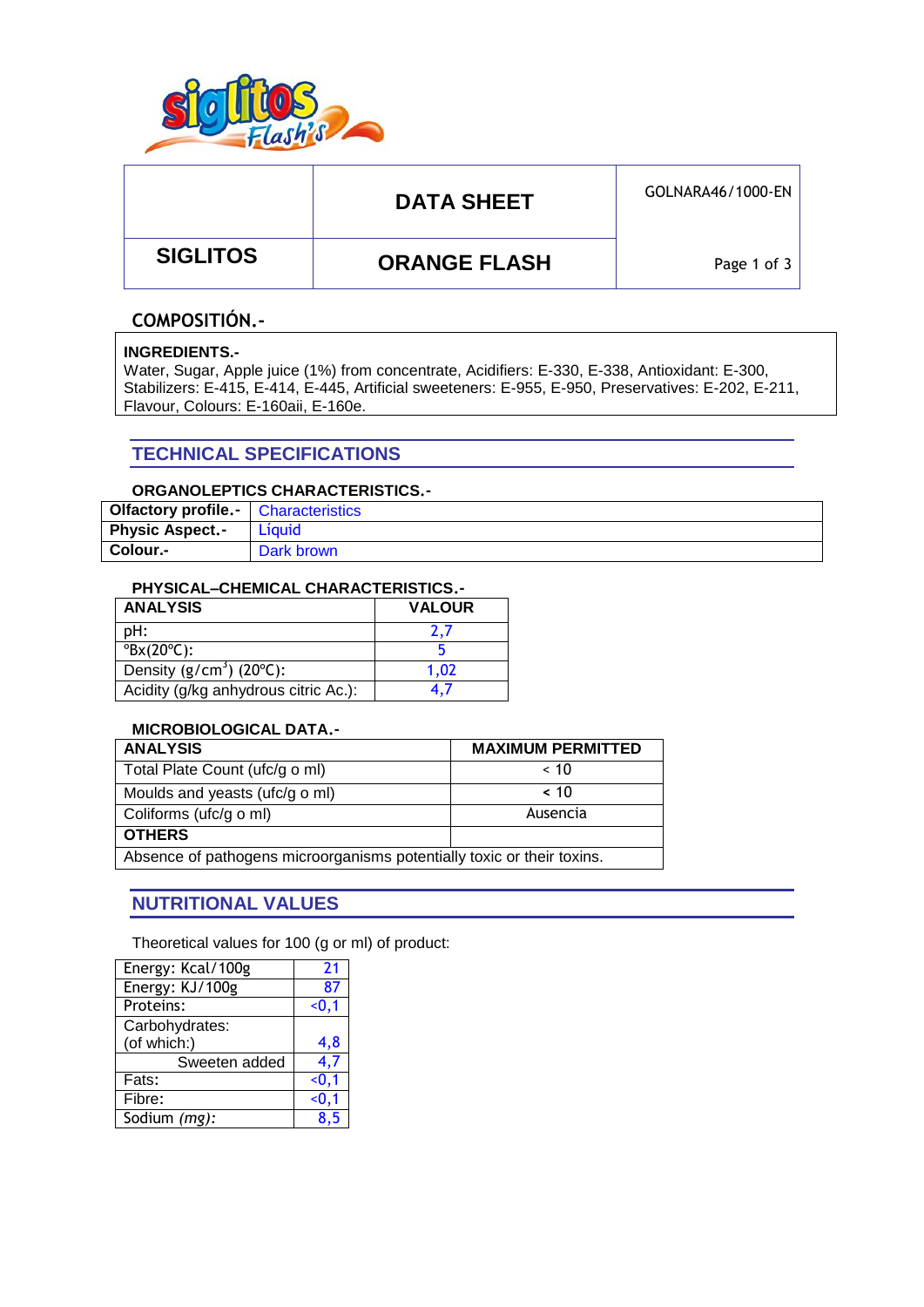

# DATA SHEET **GOLNARA46/1000-EN**

 **SIGLITOS ORANGE FLASH**

Page 2 of 3

## **DECLARATION GLUTEN's ABSENCE**

It does not contain gluten, wheat flour, oats, barley or rye and that is toxicologically safe.

## **GMO DECLARATION**

It does not contain, neither is composed, nor comes from organisms (organisations) genetically modified (for example: maize (corn), soybean, rice,..) and it fulfils the European regulations.

In consequence it is not included in the area of application of the regulation 1829/2003/CE not of the regulation 1830/2003/CE.

## **ALLERGENS DECLARATION**

The present product contains or not the following ingredients recognized as allergens by the Board (Directive) 2000/13/CE and his later modifications relative to the labelling, presentation and advertising of nourishing products:

| <b>INGREDIENT</b>                                                                                                                                                                           | <b>PRESENCE</b> |           | <b>OBSERVATIONS</b> |
|---------------------------------------------------------------------------------------------------------------------------------------------------------------------------------------------|-----------------|-----------|---------------------|
|                                                                                                                                                                                             | <b>YES</b>      | <b>NO</b> |                     |
| Cereals that they contain gluten (it is to say, wheat,<br>rye, barley, oats, espelta, kamut or his (her, your)<br>hybrid varieties) and derivative products.                                |                 | X         |                     |
| Crustaceans and products based on crustaceans.                                                                                                                                              |                 | X         |                     |
| Eggs and products based on eggs.                                                                                                                                                            |                 | X         |                     |
| Fish and products based on fish.                                                                                                                                                            |                 |           |                     |
| Mollusc and products based on molluscs.                                                                                                                                                     |                 | X         |                     |
| Peanuts and products based on peanuts.                                                                                                                                                      |                 | X         |                     |
| Soybean and products based on soybean.                                                                                                                                                      |                 | X         |                     |
| Milk and his (her, your) derivatives, included lactose.                                                                                                                                     |                 |           |                     |
| Fruits of rind, that is to say, almonds, hazelnuts, nuts<br>of walnut, cashews, pecans, Pará chestnuts,<br>pistachios, nuts of macadamia and nuts of Australia,<br>and derivative products. |                 | X         |                     |
| Lupines and derivative products.                                                                                                                                                            |                 | X         |                     |
| Celery and derivative products                                                                                                                                                              |                 |           |                     |
| Mustard and derivative products.                                                                                                                                                            |                 |           |                     |
| Sesame seeds and products based on sesame seeds.                                                                                                                                            |                 | x         |                     |
| Sulphurous anhydride and sulphites (bigger than 10<br>mg/kg expressed in SO2)                                                                                                               |                 | X         |                     |